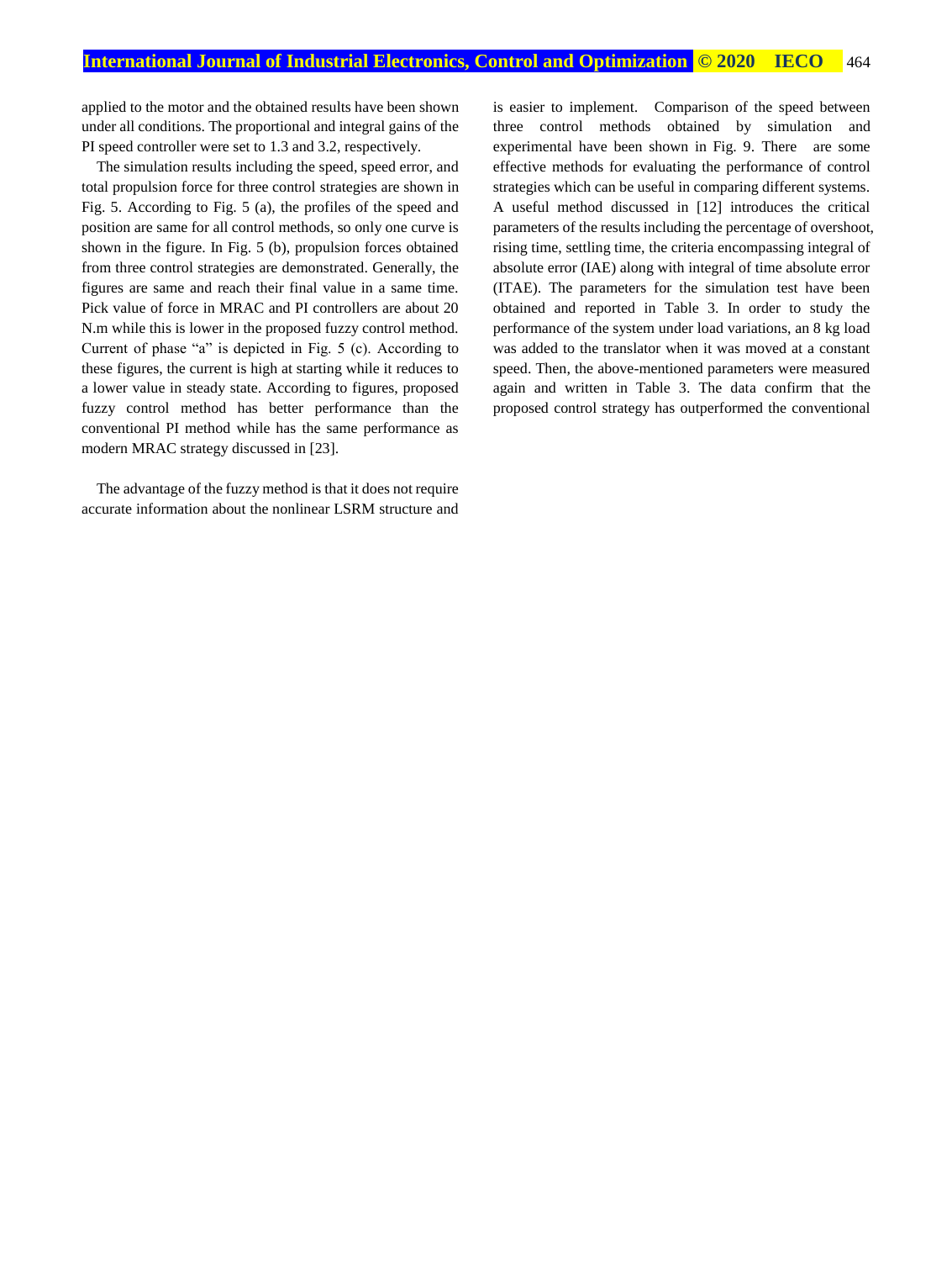|             | No load |            |      | Full load |            |      |
|-------------|---------|------------|------|-----------|------------|------|
| Paramet     | propose | <b>MRA</b> | PI   | propose   | <b>MRA</b> | PI   |
| er          | d       | C          |      | d         | C          |      |
| Oversho     | 0.87    | 0.88       | 1.5  | 2.8       | 3          | 6    |
| ot $(\%)$   |         |            |      |           |            |      |
| Rising      | 0.014   | 0.013      | 0.01 | 0.004     | 0.003      | 0.00 |
| time        |         |            | 8    |           |            | 6    |
| Setteling   | 0.016   | 0.017      | 0.03 | 0.009     | 0.010      | 0.02 |
| time        |         |            | 1    |           |            | 6    |
| <b>IAE</b>  | 0.01    | 0.01       | 0.01 | 0.014     | 0.014      | 0.02 |
|             |         |            | 5    |           |            | 5    |
| <b>ITAE</b> | 0.001   | 0.001      | 0.00 | 0.001     | 0.001      | 0.00 |
|             |         |            | 4    |           |            | 6    |

**TABLE III.**Critical Parameters

## **VI. EXPERIMENTAL RESULTS**

In this study, a DLSRM with dimensions and parameters outlined in Table 1 was selected. Then the proposed control strategy along with a conventional PI controller was applied to regulate the motor performance. The motor and its experimental drive are shown in Fig. 6. Steel sheets with 0.5 mm thickness were used to construct the stator poles and yoke. For creating the translator, nonlaminated iron was used which coils of AWG#15 wire placed on translator poles. In order to implement the control system, an ARM Cortex-M4 microcontroller STM32f407 was used with 72 MHz processing frequency. Four Hall sensors sensed the actual phase currents and sent them to the current control unit. All signals were stored in a flash memory. Also, the propulsion force was calculated by the corresponding equations and finite element analysis information. A magnetic sensor strip with 10 μm resolution runs alongside the stator giving the position feedback signal. The speed information was also obtained through a capture channel of the timer inside the microcontroller.



**Fig. 6.** Experimental setup

The results measured in the experimental test for three control strategies are shown in Fig. 7. The test conduct under the same conditions as the simulation in Fig. 5. According Fig. 7, force in the steady state condition is 12 N. At start and to overcome the moment of inertia, the generated force is higher. The pick start force is 17 N, 20 N, and 20.5 N for proposed fuzzy method, MRAC, and PI method, respectively. This also happens during braking.



**Fig. 7**. Force comparison of three methods

The currents of a phase obtained from the experimental test for three control methods are demonstrated in Fig. 8. In order to have a better realization, the current is shown in all of the moving periods along with in a limited interval. Current profile in three strategies are approximately same, so only one profile is demonstrated.

The speed error for three control strategies obtained from simulation and experimental tests are shown together in Fig. 9. The figuers indicate that the experimental results are approximately same as the simulation results. According to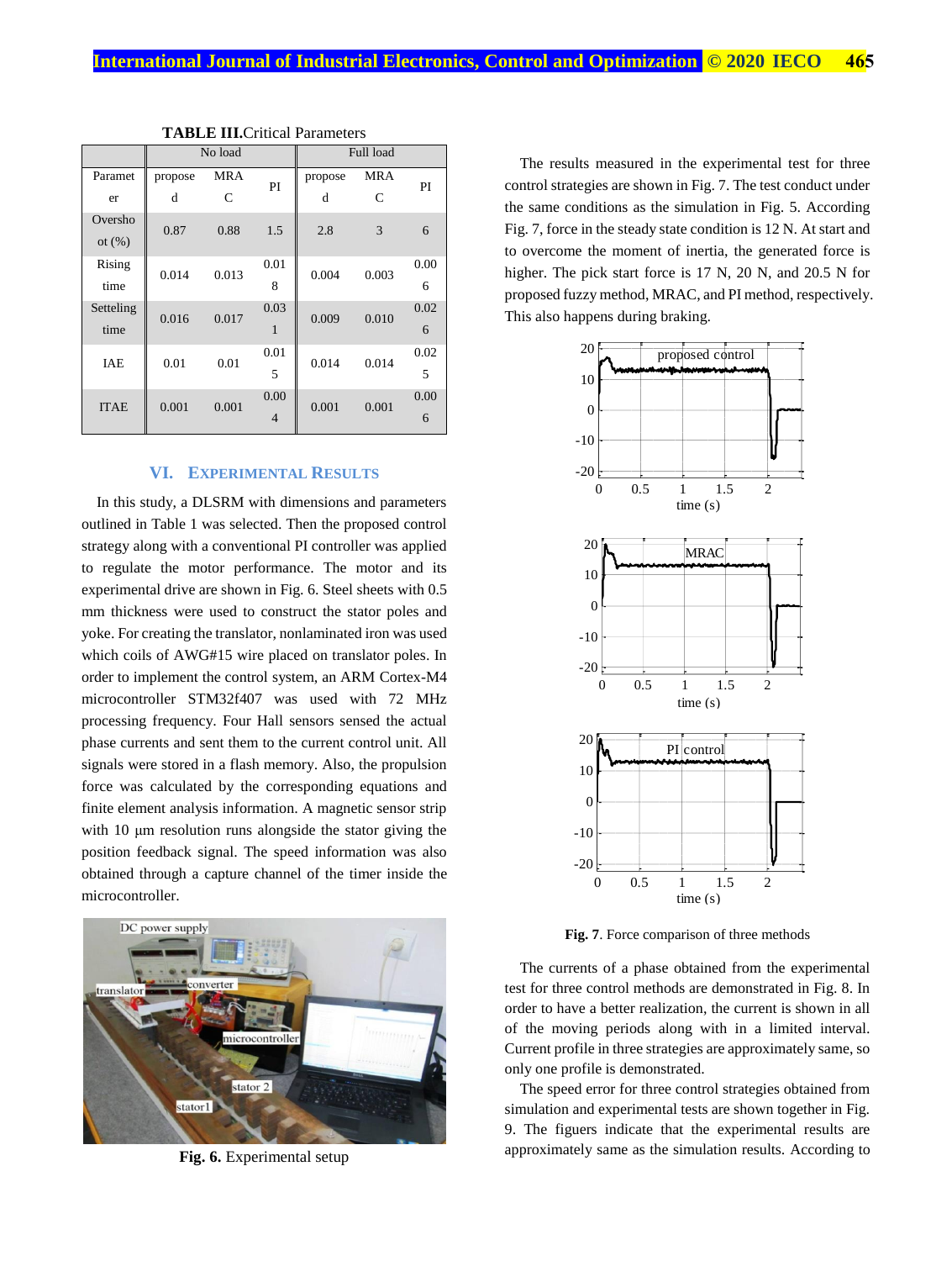Fig. 9, the speed error in proposed fuzzy control strategy and MRAC method has same overshoot about 0.03 m/s while this exceeds 0.1 m/s in the conventional PI controller. So, the proposed fuzzy control method and MRAC strategy have almost the same performance but fuzzy control method has some benefits explained in section 3.



**Fig. 8.** b **Fig. 8.** Experimental results, phase current, (a) total current, (b) current in a limited interval

## **VII. CONCLUSION**

This work proposed the control of a double-sided linear switched reluctance motor by a simple fuzzy logic-based system. Linear switched reluctance motors are inherently non-linear systems with some unknown parameters such as saturation and end effect phenomena complicating their precise control. The proposed control strategy was applied to a motor along with a conventional PI and a modern MRAC strategies. The controller was able to control the position, speed, force and current of the motor simultaneously. To make the study more robust, simulation and experimental tests were performed and the obtained results were compared for three methods. The results confirmed that the fuzzy control approach outperformed the other methods. In addition, the proposed method was very simple requiring to

additional information about the system when compared with the other methods.



## **REFERENCES**

- [1] Lobo, N.S., Lim, H.S., Krishnan, R.: *'Comparison of linear switched reluctance machines for vertical propulsion application: analysis, design and experimental correlation'*, IEEE Trans. Ind. Appl., 2008, 44, (4), pp 1134-1142.
- [2] Ye, J., Bilgin, B., Emadi, A., *'An Offline Torque Sharing Function for Torque Ripple Reduction in Switched Reluctance Motor Drives'*, IEEE Trans. On Energy Convers., 2015, 30, (2), pp. 726–735.
- [3] Shin, H.-U., Park, K., Lee, K.-B., '*A Non-Unity Torque Sharing Function for Torque Ripple Minimization of Switched Reluctance Generators in Wind Power Systems'*, Energies, 2015, 8, (10), pp. 11685–11701.
- [4] Li, H., Bilgin, B., Emadi, A., '*An Improved Torque Sharing Function for Torque Ripple Reduction in Switched Reluctance Machines'*, IEEE Trans. On Power Electron., 2019, 34, (2), pp. 1635-1644.
- [5] Moradi Cheshmehbeigi, H., and Mohamadi Amidi, A., '*Torque ripple minimization in SRM based on advanced torque sharing function modified by genetic algorithm combined with fuzzy PSO'*, International Journal of Industrial Electronics, Control and Optimization, 2018, 1, (1), pp. 71-80.
- [6] Masoudi. S., Feyzi, M. R., Sharifian, M. B. B.: *'Force*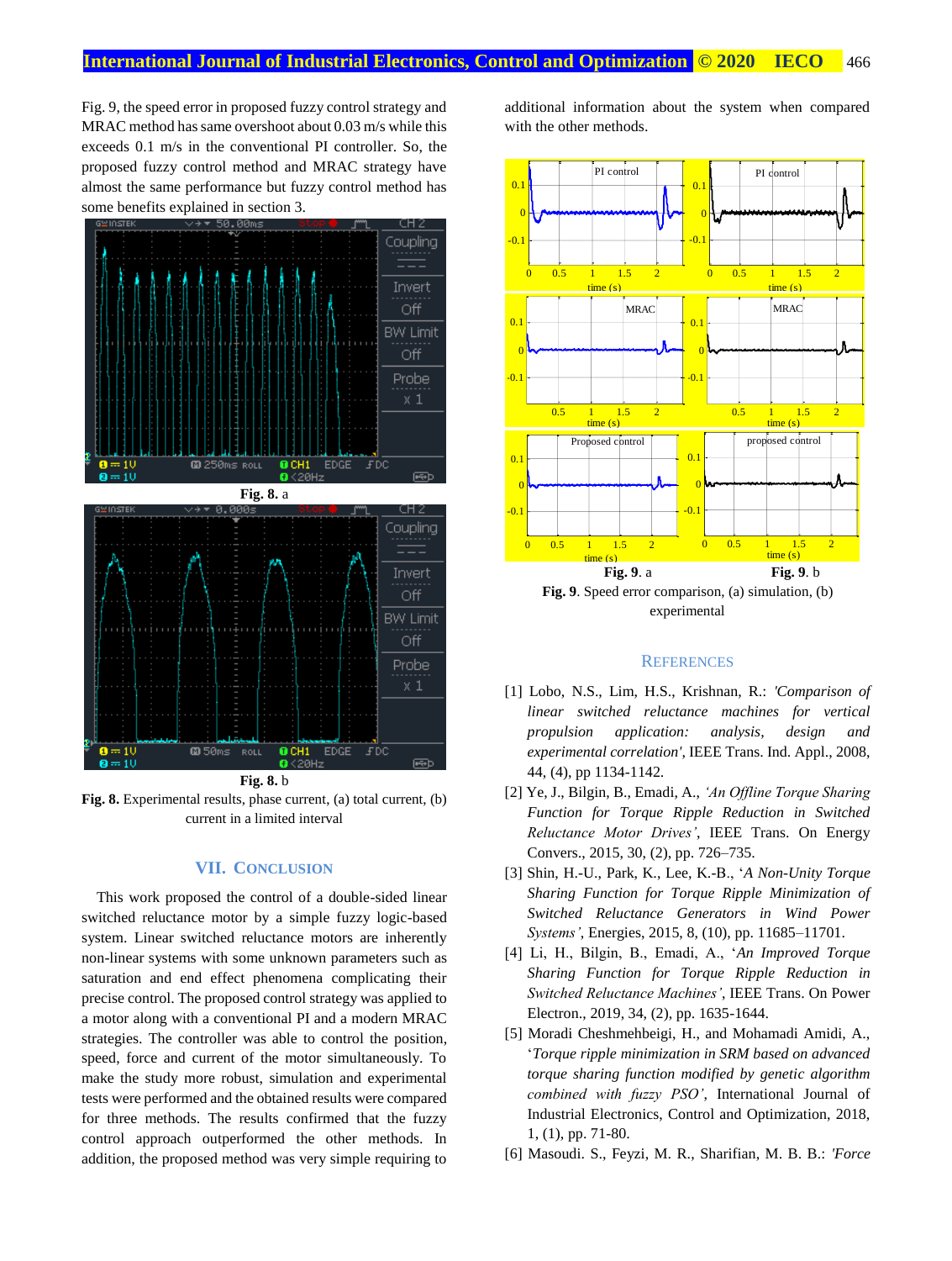*ripple and jerk minimization in double sided linear switched reluctance motor used in elevator application*', IET, Electric Power Appl., 2016, 10, (6), pp. 508-516.

- [7] Luis, O., Costa, B.: '*Proposition of an off-line learning current modulation for torque-ripple reduction in switched reluctance motors: design and experimental evaluation'*, IEEE Trans. On Ind. Electron., 2002, 49, (3), pp. 665-676.
- [8] Sanches, E.S., Santisteban, J.A., '*Mutual Inductances Effect on the Torque of an Axial Magnetic Flux Switched Reluctance Motor*', IEEE Trans. On Lat. Am., 2015, 13, pp. 2239–2244.
- [9] Mikail, R., Husain, I., Islam, M.S., Sozer, Y. Sebastian, T., 'Four-Quadrant Torque Ripple Minimization of Switched Reluctance Machine Through Current Profiling with Mitigation of Rotor Eccentricity Problem and Sensor Errors', IEEE Trans. On Ind. Appl. 2015, 51, pp. 2097–2104.
- [10] Shaked, N.T., Rabinovici, R., 'New procedures for minimizing the torque ripple in switched reluctance motors by optimizing the phase-current profile', IEEE Trans. On Magn., 2005, 41, pp. 1184–1192.
- [11] Labiod, C., Srairi, K., Mahdad, B., Benbouzid, M.E.H., '*A novel control technique for torque ripple minimization in switched reluctance motor through destructive interference'*, Electr. Eng. 2017, 100, pp. 1– 10.
- [12] Soltanpour, M, Abdollahi, H., and Masoudi, S., '*Optimization of double sided linear switched reluctance motor for mass and force ripple minimization', IET Science Measurement and Technology*, 2019, 13, (4), pp. 509-517.
- [13] Jin, W.L., Hong S.K., Byung I.K., Byung T.K., '*New rotor shape design for minimum torque ripple of SRM using FEM*', IEEE Trans. On Magn. 2004, 40, (2), pp. 754–757.
- [14] Kermanipour, M.J., Ganji, B., *'Modification in Geometric Structure of Double-Sided Axial Flux Switched Reluctance Motor for Mitigating Torque Ripple'*, Canadian Journal of Elect. Comput. Eng., 2015, 38, (4), pp. 318–322.
- [15] Keramat, R., Ershadi, M. H., and Shojaeian, S., *'A comparison of fuzzy and brain emotional learning-based intelligent control approaches for a full bridge DC-DC converter*', International Journal of Industrial Electronics, Control and Optimization, 2019, 2, (3), pp. 197-206.
- [16] Liu, Y., Wu, F., and Ban, X., *'Dynamic output feedback control for continuous-time T-S fuzzy systems using fuzzy lyapunov functions*', IEEE Trans. On Fuzzy Systems, 2017, 25, (5), pp. 1155-1167.
- [17] Sun, K., Mou, S., Qiu, J., Wang, T., Gao, H., '*Adaptive fuzzy control for nontriangular structural stochastic switched nonlinear systems with full state constraints'*,

IEEE Trans. On Fuzzy Systems, 2018, 27, (8), pp. 1587- 1601.

- [18] Masoudi, S., Soltanpour, M., Abdollahi, H., '*Adaptive fuzzy control method for a linear switched reluctance motor*', IET Electric Power Appl., 2018, 12, (9), pp. 1328-1336.
- [19] Liu, Z., Lai, G.Y., and Chen, C.L.P., '*Adaptive neural output feedback control of output constrained nonlinear systems with unknown output nonlinearity'*, IEEE Trans., on Neural Netw. Learn Syst., 2015, 26, (8), pp. 1789- 1802.
- [20] Zhang, L., and Jia, M., *'Robust controller design for switched fuzzy system with uncertain input'*,  $4<sup>th</sup>$ International Conf. On Information, Cybernetics and Computational Social Systems, 2017, Dalian, Chaina.
- [21] Xu, J., Du, Y., Chan, Y.H., Guo, H., *'Optimal robust control design for constrained uncertain systems: a fuzzy set theoretic approach',* IEEE Trans. On Fuzzy Systems, 2018, 26, (6), pp. 3494-3505.
- [22] Lambrechts, P., Boerlage, M., Steinbuch, M., '*Trajectory planning and feedforward design for high performance motion systems'*, Proceedings of the 2004 American Control Conference, 2005, Boston, USA.
- [23] Rahideh, M., Ketabi, A., and Halvaei Niasar, A., '*Maximum power point tracking using a state dependent riccati equation-based model reference adaptive control'*, International Journal of Industrial Electronics, Control and Optimization, 2020, 3, (2), pp. 115-124.



**Allahverdi Azadrou** was born in Salmas, Iran, in 1983. He received his B.S. degree in electrical engineering from Islamic Azad University, Abhar Branch, Abhar, Iran, and M.S. degree from Dezful Branch, Dezful, Iran. He is a member of science in Islamic Azad University, Salmas

Branch, Iran since 2012. Currently he is Ph.D student in Islamic Azad University, Urmia Branch, Urmia, Iran.



**Siamak Masoudi** was born in Miyaneh, Iran. He received his B.S. degree in power engineering from Tarbiat Moallem Tabriz University, Tabriz, Iran, in 2006, and his M.S. and Ph.D. degrees in Electrical Machines and Drives from University of Tabriz, Tabriz, Iran, in 2009 and 2016,

respectively. From 2010, he is a member of science in Islamic Azad University, Abhar Branch, Zanjan, Iran. His current research interests include Electrical machines design and control and linear motors/generators.



**Reza Ghanizadeh** received the B.S. degree in electrical engineering from the Ardabil Branch-Islamic Azad University (Ardabil), Iran, in 2009. He received the M.S. and the Ph.D. degrees from University of Birjand (Birjand), Iran, in 2013 and 2017, respectively.

He is currently an assistance professor in faculty of electrical